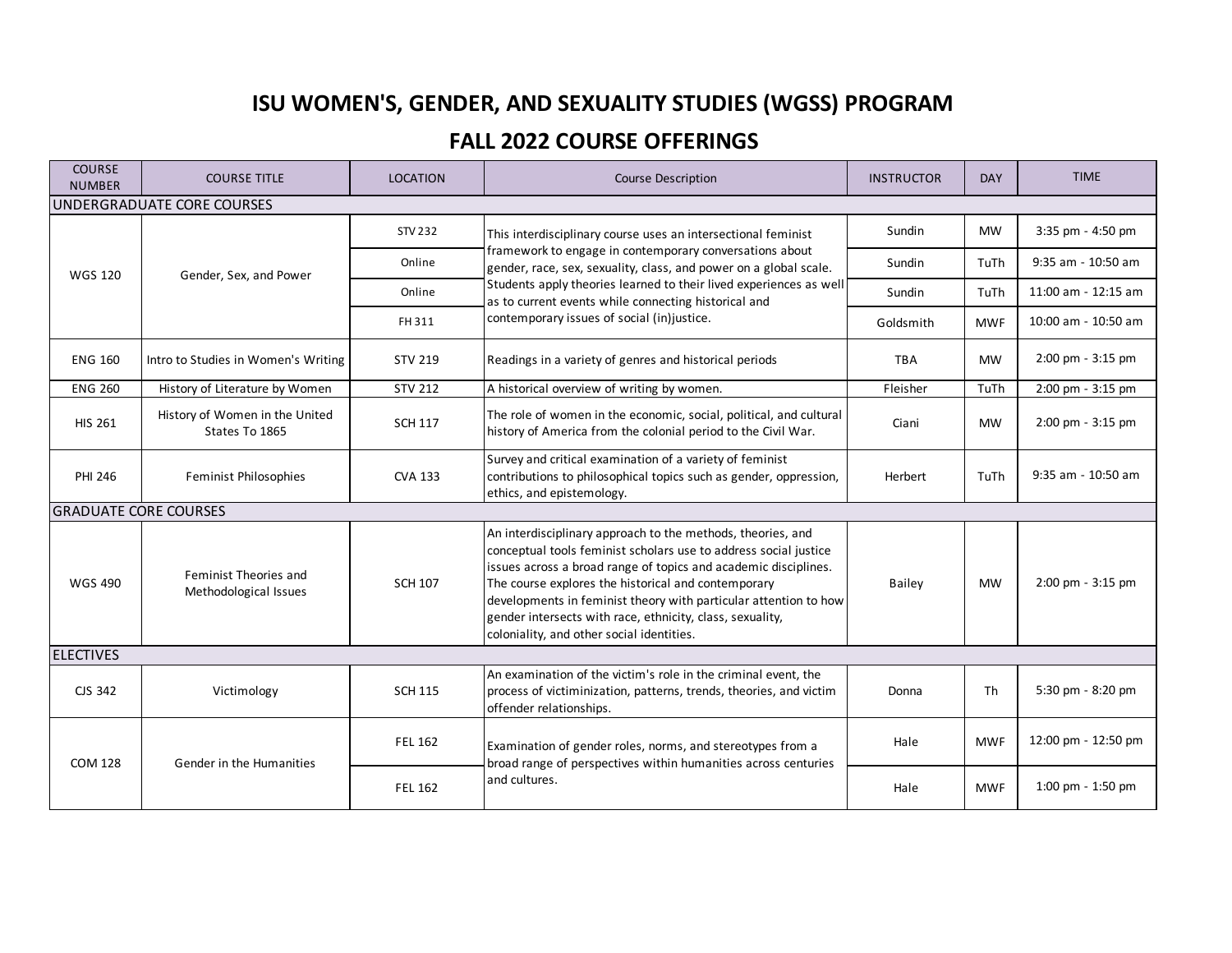| <b>COURSE</b><br><b>NUMBER</b> | <b>COURSE TITLE</b>                                        | <b>LOCATION</b>     | <b>Course Description</b>                                                                                                                                                                                                        | <b>INSTRUCTOR</b> | <b>DAY</b> | <b>TIME</b>         |
|--------------------------------|------------------------------------------------------------|---------------------|----------------------------------------------------------------------------------------------------------------------------------------------------------------------------------------------------------------------------------|-------------------|------------|---------------------|
| <b>ENG 128</b>                 | Gender in the Humanities                                   | <b>STV 219</b>      | Examination of gender roles, norms, and stereotypes from a<br>broad range of perspectives within humanities across centuries<br>and cultures.                                                                                    | <b>TBA</b>        | <b>MWF</b> | 10:00 am - 10:50 am |
|                                |                                                            | <b>STV 221B</b>     |                                                                                                                                                                                                                                  | Bowman            | TuTh       | 9:35 am - 10:50 am  |
|                                |                                                            | <b>STV 347B</b>     |                                                                                                                                                                                                                                  | <b>TBA</b>        | <b>MWF</b> | 12:00 pm - 12:50 pm |
|                                |                                                            | <b>STV 211</b>      |                                                                                                                                                                                                                                  | <b>TBA</b>        | TuTh       | 3:35 pm - 4:50 pm   |
|                                |                                                            | <b>STV 233A</b>     |                                                                                                                                                                                                                                  | <b>TBA</b>        | <b>MWF</b> | 2:00 pm - 2:50 pm   |
|                                |                                                            | <b>STV 350A</b>     |                                                                                                                                                                                                                                  | <b>TBA</b>        | <b>MW</b>  | 2:00 pm - 3:15 pm   |
|                                |                                                            | <b>STV 348</b>      |                                                                                                                                                                                                                                  | Bowman            | TuTh       | 3:35 pm - 4:50 pm   |
|                                |                                                            | <b>STV 347A</b>     |                                                                                                                                                                                                                                  | <b>TBA</b>        | <b>MW</b>  | 3:35 pm - 4:50 pm   |
| <b>ENG 206a03</b>              | Cultural Expressions & Social<br>Contexts: Women of Africa | <b>STV 232</b>      | Study of the social, political, and economic contexts that shape<br>women's experiences in Africa.                                                                                                                               | Saunders          | TuTh       | 12:35 pm - 1:50 pm  |
|                                |                                                            | <b>SCH 242</b>      |                                                                                                                                                                                                                                  | Morbitzer         | <b>MWF</b> | 11:00 am - 11:50 am |
|                                | American Family: Change and                                | <b>SCH 242</b>      | Historical and comparative exploration of activities of family                                                                                                                                                                   | Nelson            | TuTh       | 9:35 am - 10:50 am  |
| <b>FCS 112</b>                 | Diversity                                                  | <b>TUR 205</b>      | formation, maintenance, and reconfiguration in America.<br>Emphasis on issues of diversity.                                                                                                                                      | Bergfield         | <b>MWF</b> | 10:00 am - 10:50 am |
|                                |                                                            | <b>TUR 205</b>      |                                                                                                                                                                                                                                  | Bergfield         | <b>MWF</b> | 9:00 am - 9:50 am   |
|                                |                                                            | Online Asynchronous |                                                                                                                                                                                                                                  | Prestin-Beard     | <b>NA</b>  | <b>NA</b>           |
| <b>LAN 128</b>                 | Gender in the Humanities                                   | <b>STV 308</b>      | Examination of gender roles, norms, and stereotypes from a<br>broad range of perspectives within humanities across centuries<br>and cultures.                                                                                    | Nikolova          | <b>MW</b>  | 4:00 pm $-5:15$ pm  |
| <b>POL 225</b>                 | Women in Politics                                          | Online Asynchronous | The study of the role of women in the political process.                                                                                                                                                                         | Webber            | TuTh       | 2:00 pm - 3:15 pm   |
| <b>PSY 305</b>                 | Psychology of Women                                        | <b>DEG 208</b>      | Psychological research to place in scientific perspective the<br>etiology and behavioral consequences of female- and male-<br>oriented attitudes.                                                                                | <b>TBA</b>        | <b>MWF</b> | 9:00 am - 9:50 am   |
| SOC 112                        | American Family: Change and<br>Diversity                   | <b>SCH 138</b>      | Historical and comparative exploration of activities of family<br>formation, maintenance, and reconfiguration in America.<br>Emphasis on issues of diversity.                                                                    | Woodruff          | <b>MWF</b> | 9:00 am - 9:50 am   |
| <b>SOC 264</b>                 | Racial, Social Class, and Gender<br>Inequality             | <b>SCH 112</b>      | Examination of social constructions of race/ethnicity, social<br>class, gender. How categories are transformed into systems of<br>inequality nationally and globally.                                                            | Whitesel          | TuTh       | 12:35 pm - 1:50 pm  |
|                                |                                                            | <b>SCH 106</b>      |                                                                                                                                                                                                                                  | Whitesel          | TuTh       | 3:35 pm - 4:50 pm   |
| SOC 341                        | The Sociology of Gender                                    | <b>SCH 206</b>      | Explores the concepts, theories, and methods sociologists utilize<br>to explain gendered differences in social relations and life<br>changes. Examines individual, interactional, institutional, and<br>social change processes. | <b>TBA</b>        | TuTh       | 11:00 am - 12:15 pm |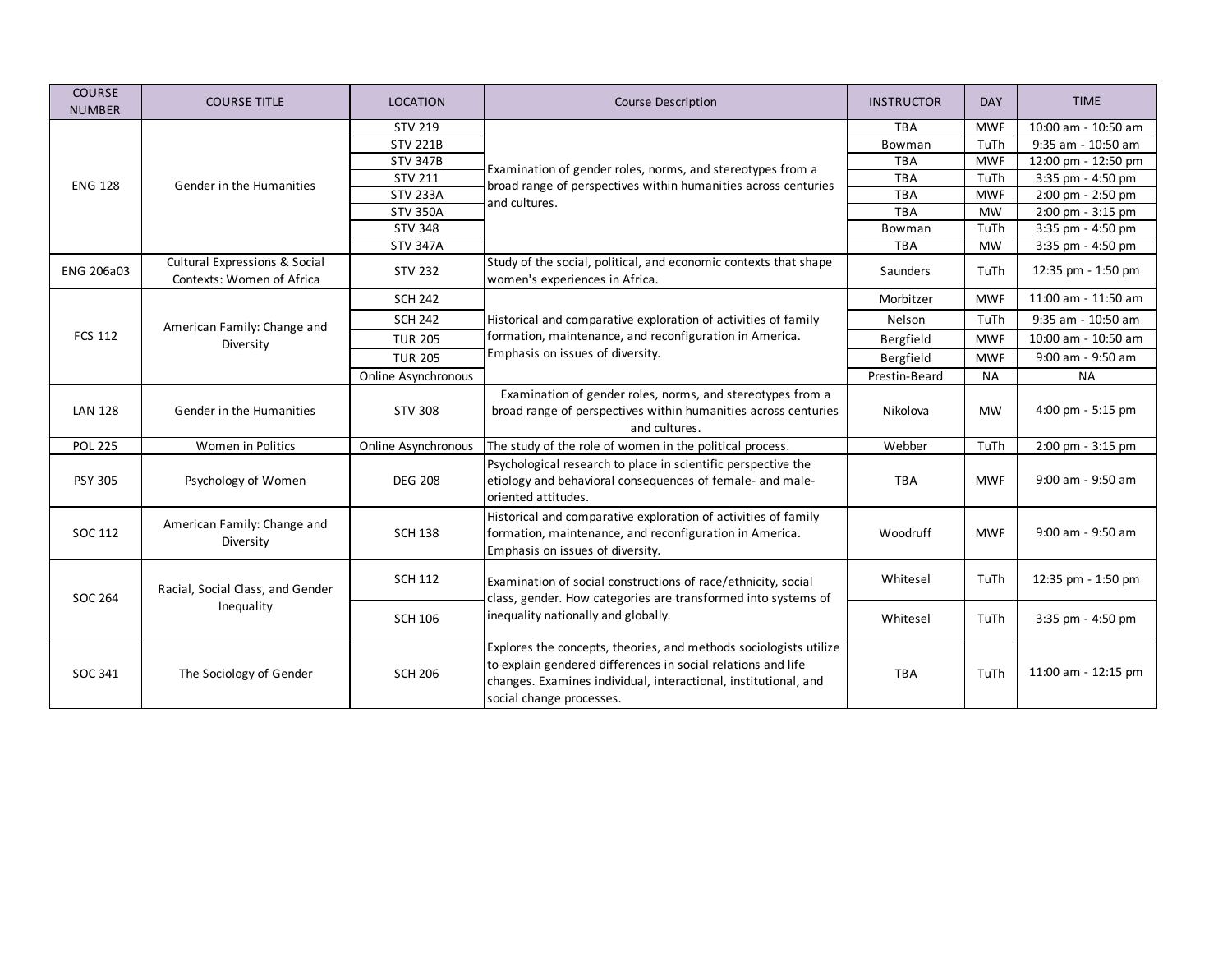| <b>COURSE</b><br><b>NUMBER</b> | <b>COURSE TITLE</b>                                                                    | <b>LOCATION</b>              | <b>Course Description</b>                                                                                                                                                                                                                                                                                                                                                                                                                                                                                                                                                                                                                                                                                                                                                                                                                                                                                     | <b>INSTRUCTOR</b>          | <b>DAY</b> | <b>TIME</b>        |
|--------------------------------|----------------------------------------------------------------------------------------|------------------------------|---------------------------------------------------------------------------------------------------------------------------------------------------------------------------------------------------------------------------------------------------------------------------------------------------------------------------------------------------------------------------------------------------------------------------------------------------------------------------------------------------------------------------------------------------------------------------------------------------------------------------------------------------------------------------------------------------------------------------------------------------------------------------------------------------------------------------------------------------------------------------------------------------------------|----------------------------|------------|--------------------|
| <b>SWK 404</b>                 | Gender and Sexualities in U.S.<br>Society                                              | <b>TBD</b>                   | Overview of interdisciplinary field of sexuality, gender, and<br>gender identity studies. Holistic emphasis on biological, cultural,<br>and social systems.                                                                                                                                                                                                                                                                                                                                                                                                                                                                                                                                                                                                                                                                                                                                                   | Edmonds-Cady               | TBD        | <b>TBD</b>         |
|                                |                                                                                        | WIH 111                      | Examination of the relationship between theatre and<br>politics/culture.                                                                                                                                                                                                                                                                                                                                                                                                                                                                                                                                                                                                                                                                                                                                                                                                                                      | Wilson                     | <b>MW</b>  | 9:35 am - 10:50 am |
| THE 176a01                     | Arts and Society: Theatre                                                              | <b>STV 311</b>               | This introductory course is designed for students interested in<br>learning more about queer theatre in America. Although<br>historically used as a slur, the word "queer" now serves as a<br>reclaimed umbrella term for folks in the LGBTQIA+ community<br>who slip between binaries, resist specific labels, and/or feel<br>Other. In this course, we will engage with queer plays and<br>performances that live within complex intersections of gender,<br>race, and sexuality. From revisiting classic texts like Angels in<br>America after the COVID-19 pandemic to reading recent works<br>from queer contemporary playwrights of color like Tanya<br>Barfield, Mashuq Mushtaq Deen, and Jeremy O. Harris, students<br>will leave the course with a deeper understanding of queer<br>theatre and the tools needed to meaningfully engage with queer<br>theatre as an audience member or practitioner. | Sundin                     | <b>MW</b>  | 2:00 pm - 3:15 pm  |
| <b>WGS 292</b>                 | Introduction to LGBTQ Studies                                                          | <b>DEG 305</b>               | Interdisciplinary survey of lesbian, gay, bisexual, transgender,<br>queer, intersex, and asexual histories, politics, and cultures.<br>Examines struggle for LGBTQIA+ rights as they intersect with<br>social-justice issues pertaining to race, class, citizenship, age,<br>and ability. Topics include identities and subcultures before-and-<br>after medical models of sexuality and gender, liberation<br>movements, AIDS activism, nature-nurture interplay, and queer<br>art, literature, and popular culture.                                                                                                                                                                                                                                                                                                                                                                                         | Whitesel                   | W          | 5:30 - 8:20 pm     |
| <b>WGS390</b>                  | Interdisciplinary Research in Women's<br>and Gender Studies                            | <b>Directed Research</b>     | Students will resarch and write on an interdisciplinary topic of<br>their choice relevant to WGSS.                                                                                                                                                                                                                                                                                                                                                                                                                                                                                                                                                                                                                                                                                                                                                                                                            | Contact Jenna<br>Goldsmith | ARR        | Arrange            |
| <b>WGS 391</b>                 | Chicana Feminism                                                                       | WIH 112                      | A critical examination of selected topics in women's, gender,<br>and sexuality studies.                                                                                                                                                                                                                                                                                                                                                                                                                                                                                                                                                                                                                                                                                                                                                                                                                       | Toro-Morn                  | <b>MW</b>  | 4:00 pm - 5:15 pm  |
| <b>WGS 398</b>                 | Professional Practice: Internship in<br>Women's and Gender Studies<br>(Undergraduates) | <b>Professional Practice</b> | Earn credit for helping organize and archive WGSS program<br>materials, conduct oral histories with those affiliated with the<br>program, and plan the 50th anniversary celebration.                                                                                                                                                                                                                                                                                                                                                                                                                                                                                                                                                                                                                                                                                                                          | Contact Jenna<br>Goldsmith | Arrange    | Arrange            |